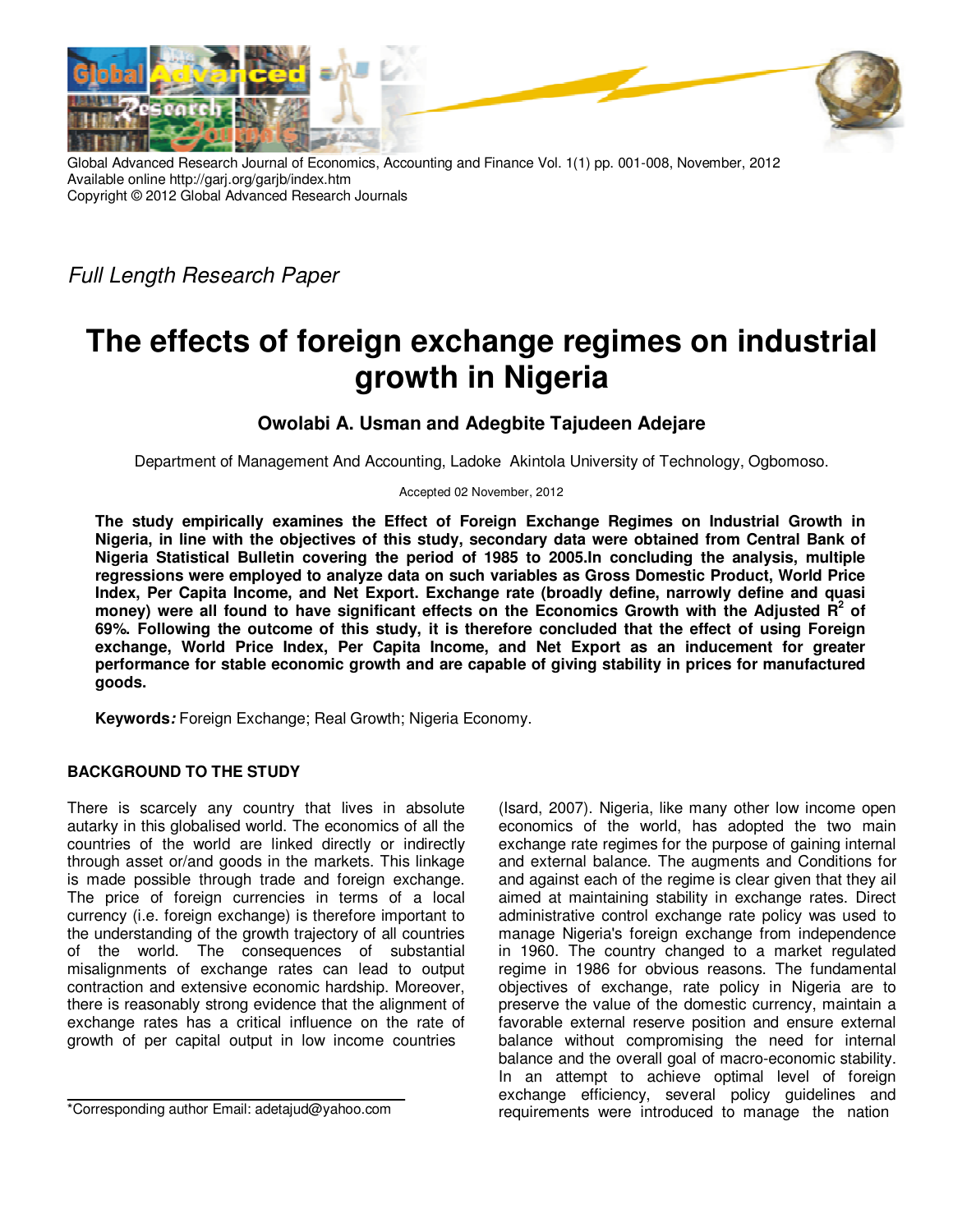Foreign exchange market. Remarkable among the prominent policies emerged in .1986 upward when Nigeria shift to market oriented economy with view to promote productive sector and enhance the facilitation of foreign direct investment (FDI) influx into the country. What is however yet to be clear is the relative advantage of (he various organized market arrangement for selling and buying the foreign exchange under the dirty float regime that the country now operates. The country has and is still experiencing with various market arrangements. First in 1986, it chose to operate the Second Tier Foreign Exchange Market (SFEM) on an auction basis. More than two decades now after the introduction of the flexible exchange regime, Nigeria has operated several variants of the auction system (Auction System, Dutch Auction System, Wholesale Dutch Auction System, and Retail Dutch Auction System) towards determining the exchange rate of the naira to US dollar. Thus, Nigeria economy had experienced financial and economic reform through the adoption of structural adjustment programme (SAP) with deregulation and liberalization of foreign exchange market, Naira exchange rate was deregulated on Sept. 29, 1986, whereby deregulation of exchange rate system was hinged on the belief that during fixed exchange rate regime, naira was overvalued implying that tradable were priced lowly in the domestic economy which indicate a disincentive to export production. The expectation was that naira deregulation will generate a realistic exchange rate that would accelerate the rate of economic growth through the attraction of foreign capital, investment and discouragement of capital flight. The institutional framework of the market has witnessed metamorphosis from second tier foreign exchange market established in 1986 to foreign exchange market (FEM), Inter-bank foreign market (IFEM), Autonomous foreign exchange market (AFEM) and now back to IFEM-all reflecting a high degree of deregulation. This research is important now more than ever because the naira is facing a lot of challenges as the world faces financial meltdown.

## **Statement of the research problem**

Many economies of the world are experiencing foreign exchange rate instability which affects economic performances of their economies as a result of inability to achieve expected realistic exchange rate and price stability.

Theory has also shown that for standard of living to be improved or the economy to grow and expand developmentally such economy has to be opened, that is, presence of external economy. The presence of external factors in the economy generates an influence which is hard to manage and control. Prior to the introduction Of Structural Adjustment Program (SAP) in 1986, Naira

(Nigerian Currency) enjoyed appreciable value against US dollar a factor that creates opportunity for rapid economic growth and stability. With introduction of new economic program, the country began to suffer unstable exchange rate that cause a high degree of uncertainty in the Nigeria business environment.

Domestic investors face enormous risk as no one, no matter how intelligent could predict the likelihood of the foreign exchange market performance. The situation must equally have an effect on importation level of the country. Nigeria is a developing country striving to develop its industrial needs to harness its foreign exchange market to enable domestic investors import relevant machineries, equipments and raw materials for the industrial consumption.

# **OBJECTIVES OF THE STUDY**

The broad objective of this study is to identify, evaluate and address the effect of foreign exchange regimes industrial growth in Nigeria. The objectives are broken down into the following specifics:

(i) To evaluate the effect of foreign exchange on an economy,

(ii) To examine the relationship between real growth and foreign exchange.

(iii) To asses foreign exchange effects on Nigeria economy either positively or negatively.

# **LITERATURE REVIEW**

# **Foreign Exchange in Nigeria**

Foreign Exchange refers to as the financial transaction where currency value of one country is traded into another country's currency. The whole process gets done by a network of various financial institutions like bank, investors and government. Our major discussion is based on the government i.e. Nigeria.

Conceptually, an exchange rate constitutes the price of one currency in terms of another. Nationally, in the Nigeria situation, it is the units of naira needed to purchase one unit of another country's currency (e. g. the United States dollar). That is, the value of the naira in terms of the dollar or pounds sterling in the case of the United States (U.S.) or United Kingdom (U.K) respectively.

The evolution of the foreign exchange market in Nigeria up to its present state was influenced by a number of factors such as the changing pattern of international trade, institutional changes in the economy and structural shifts in production. Before the establishment of the Central Bank of Nigeria (CBN) in 1958 and the enactment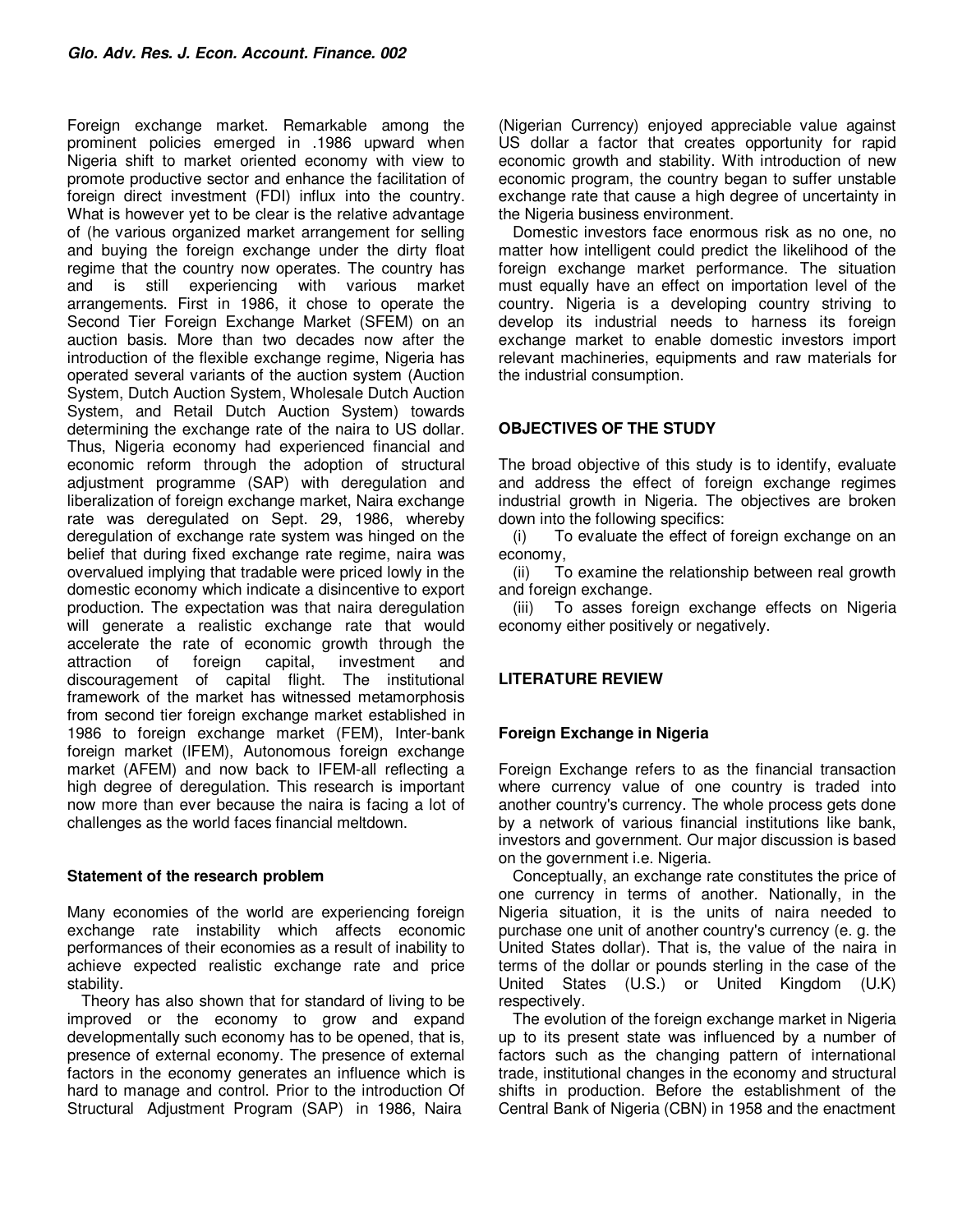of the Exchange Control Act of 1962, foreign exchange was earned by the private sector and held in balances abroad by commercial banks which acted as agents for local exporters. During this period, agricultural exports contributed the bulk of foreign exchange receipts. The fact that the Nigerian pound was tied to the British pound sterling at par, with easy convertibility, delayed the development of an active foreign exchange market. However, with the establishment of the CBN and the subsequent centralization of foreign exchange authority in the Bank, the need to develop a local foreign exchange market became paramount.

The increased export of crude oil in the early 1970s, following the sharp rise in its prices, enhanced official foreign exchange receipts. The foreign exchange market experienced a boom during this period and the management of foreign exchange resources became necessary to ensure that shortages did not arise.

However, it was not until 1982 that comprehensive exchange controls were applied as a result of the foreign exchange crisis that set in that year. The increasing demand, for foreign exchange at a time when the supply was shrinking encouraged the development of a flourishing parallel market for foreign exchange.

The exchange control system was unable to evolve an appropriate mechanism for foreign exchange allocation in consonance with the goal of internal balance.

This led to the introduction of the Second - tier Foreign Exchange Market (SFEM) in September, 1986. Under SFEM, the determination of the Naira exchange rate and allocation of foreign exchange were based on market forces. To enlarge the scope of the Foreign Exchange Market Bureau de Change were introduced in 1989 for dealing in privately sourced foreign exchange. As a result of volatility in rates, further reforms were introduced in the Foreign Exchange Market in 1994. These included the formal pegging of the naira exchange rate, the centralization of foreign exchange in the CBN, the restriction of Bureau de Change to buy foreign exchange as agents of the CBN, the reaffirmation of the illegality of the parallel market and the discontinuation of open accounts and bills for collection as means of payments sectors. The Foreign Exchange Market was liberalized in 1995 with the introduction of in Autonomous Foreign Exchange Market (AFEM) for the sale of foreign exchange to end-users by the CBN through selected authorized dealers at market determined exchange rate. In addition, Bureau de Change was once more accorded the status of authorized buyers and sellers of foreign exchange. The Foreign Exchange Market was further liberalized in October, 1999 with the introduction of an Inter-bank Foreign Exchange Market (IFEM).

#### **What is Economic Growth**

Economic Growth is defined as the increasing capacity of the economy to satisfy the wants of goods and services of the members of society. Economic growth is enabled by increases in productivity, which lowers the inputs (labor, capital, material, energy, etc.) for a given amount of output. Lowered costs increases demand for goods and services. Economic growth is also the result of population growth and of the introduction of new products and services. There are various theories in economic growth in which we will consider just few.

#### **Real Growth in Manufacturing Companies in Nigeria**

Basically the growth of a manufacturing company depends on the stability of foreign exchange of the country. Growth is a positive increment in doings and can only be achieved if the value of the currency used in transactions does not depreciate.

Following the fluctuation of the Naira in 1986, a policy induced by the Structural Adjustment Programme (SAP), the subject of exchange rate fluctuations has become a topical issue in Nigeria. This is because it is the goal of every economy to have a stable rate of exchange with its trading partners. In Nigeria, this goal was not realized in spite of the fact that the country embarked on devaluation to promote export and stabilize the rate of exchange. The failure to realize this goal subjected the Nigerian manufacturing sector to the challenge of a constantly fluctuating exchange rate. This was not only necessitated by the devaluation of the naira but the weak and narrow productive base of the sector and the rising import bills also strengthened it. In order to stem this development and ensure a stable exchange rate, the monetary authority put in place a number of exchange rate policies. However, very little achievement was made in stabilizing the rate of exchange. As consequences, the problem of exchange rate fluctuations persisted throughout the study period.

The manufacturing sector plays catalytic role in a modern economy and has many dynamic benefits that are crucial for economic transformation. In advanced countries, the manufacturing sector is a leading sector in many respects. It is an avenue for increasing productivity in relation to import substitution and export expansion, creating foreign exchange earning capacity, raising employment, promoting the growth of investment at a faster rate than any other sector of the economy, as well as wider and more efficient linkage among different sectors (Fakiyesi, 2005), But the Nigerian economy is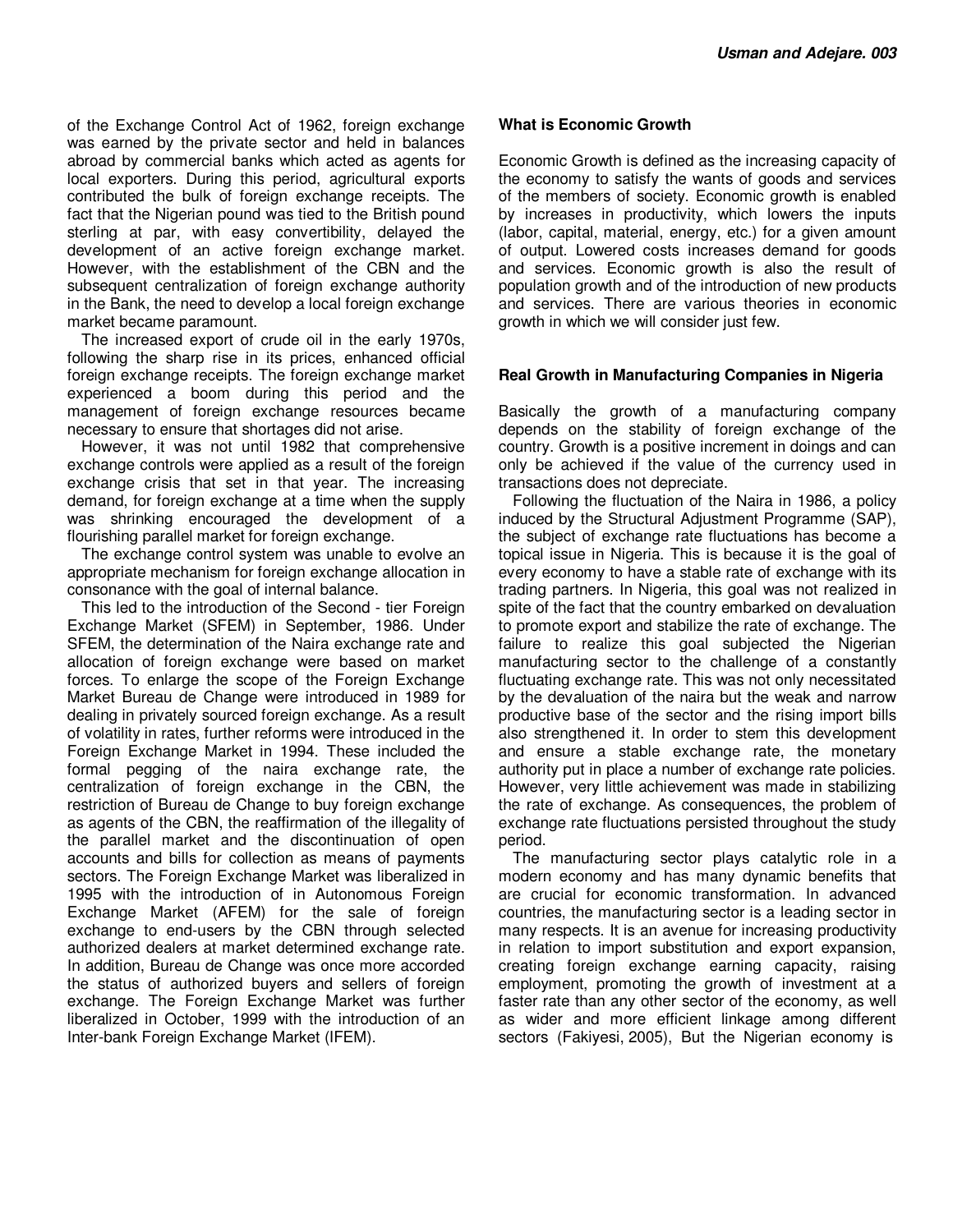under- industrialized and its capacity utilization is also low. This is in spite of the fact that manufacturing is the fastest growing sector since 1973/74 (Obadan, 1994). The sector has become increasingly dependent, on the external sector for import of non-labour input (Okigbo, 1993). Inability to import therefore, can impact negatively on manufacturing production.

### **Structure of Nigeria's Foreign Exchange Market**

The Nigeria foreign exchange market has witnessed tremendous changes'.

The Second - tier Foreign Exchange Market (SFEM) was introduced in September, 1986, the unified official market in 1987, the Autonomous Foreign Exchange Market (AFEM) in 1995, and the Inter - bank Foreign Exchange Market (IFEM) in 1999. Bureau de Change is licensed in 1989 to accord access to small users foreign exchange and enlarges the officially recognized foreign exchange.

Exchange rates in the Bureau de Change are market determined. A parallel market for foreign exchange has been in existence since the exchange control era.

## **GROWTH of the Market Exchange in Nigeria**

The parallel market for foreign exchange emerged in Nigeria during the World War II. Then, the returning veterans that brought home foreign currencies exchanged them in the market. For a very long time afterwards, activities in the parallel market for foreign exchange were on a very moderate scale. The market received a boost shortly after independence betv.een 1963 and 1966 as politicians exchanged their estacodes then in the market. At this time there was a one-to-one relationship between the Nigerian pound and the British pound sterling in the official market. Administrative measures were used to sustain the parity with the anchor currency. This fixed parity lasted until the British pound was devalued in 1967. Rather than devalue the Nigerian pound, the monetary authorities decided to peg the Nigerian currency to the US dollar at par. This was done to make imports cheaper for the import substituting industries that still relied heavily on foreign inputs.

The parallel market further expanded following the outbreak of civil war in Nigeria in 1967. At that time uncertainties regarding the outcome of the war led to capital flight. This necessitated the imposition of severe import restrictions and strict administrative controls on foreign remittances. In addition, the boom witnessed in the parallel market at that time reflected over invoicing of imports which was very rampant then. Furthermore, government officials in the military regime then were reported to be transferring funds abroad through the

parallel market. By this time, Lagos had become a major center of parallel foreign exchange operations. However, the change of the Nigerian currency early in the civil war in January 1968 made things pretty difficult for the parallel market operators; participants had o go as far as Abidjan for transactions. Nonetheless, the market reappeared, though on a very limited scale by May 1968. As the civil war ended in 1970 and the air of uncertainty and insecurity was over, activities and the exchange rate of the Nigerian pound in the parallel market plummeted. Consequently, the anchor currency was traded at a discount in the parallel market for foreign exchange. It is clear that up to this time parallel premium was not an important feature of the Nigerian economy, partly because the extent of rationing was limited and excess demand was very low.

The collapse of the Bretton Woods System and the subsequent, 10% devaluation of the US dollar in 1971 slightly increased the rate of activities in the parallel market. This was because the Nigerian authorities refrained from devaluing the Nigerian pound then. The fear was that devaluation would engender high cost of imports of capital goods and raw materials needed to implement the national development plan. Thus, parity with the US dollar was discontinued and the Nigerian pound was once again fixed at par with the British pound. In 1972, when the British pound sterling was floated, the parity relationship between the pound sterling and the Nigerian pound was abandoned. In January 1973, the Nigerian pound w is replaced with naira, a decimal based currency, and pegged to the US dollar. In spite of the terrific inflow of foreign exchange from crude oil sales at that time, capital flight installed. This may have been a direct result of the indigenization programme introduced by the Nigerian government in 1972 to check the increasing dominance of major sectors of the economy by foreign firms. The resulting excess demand for foreign currency and pervasive rationing (together with other factors) made the naira very weak in the market. From that time onward, the US dollar was sold at a premium in the parallel market.

However, this policy did not last long. Soon after, the US dollar was devalued. In sympathy, the naira was devalued too even though macroeconomic fundamentals dictated otherwise. This led to higher premium in the parallel market for foreign exchange. The shortcoming of Nigeria's post-independence exchange rate policy of pegging the national currency to a single currency became apparent at this time. It was expected that the devaluation exercise would ensure stability of the local currency value of exports and protect local Industries from excessive competition. The measure rather worsened Nigeria's inflationary situation. Thus, the need to manage the naira exchange rate became very clear.

Accordingly, the country decided to implement an adjustable exchange rate system in 1974. This entailed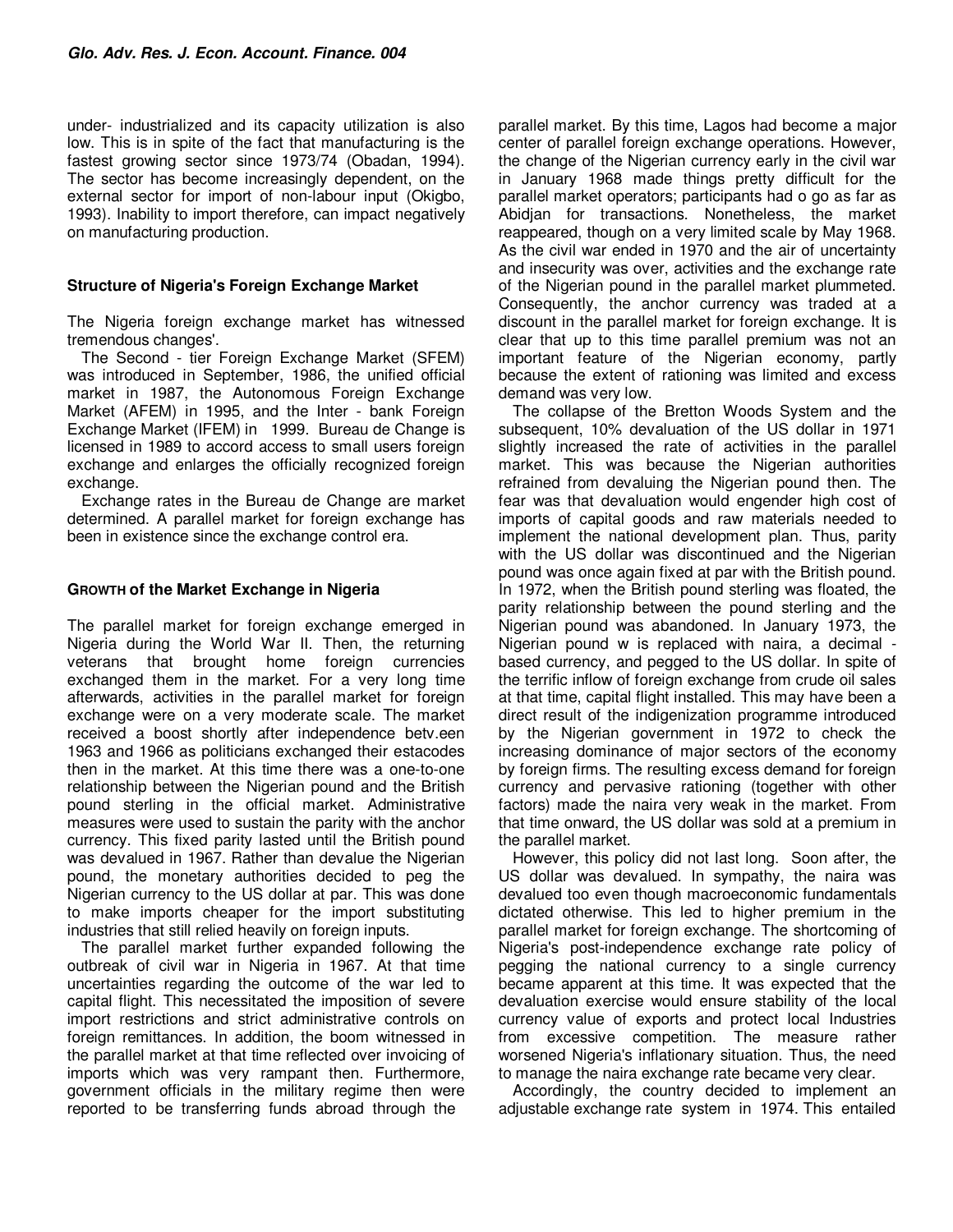pegging the naira to the US dollar or the British pound sterling, whichever of their, was stronger in the foreign exchange market. In effect, the Nigerian monetary authorities implemented an independent exchange rate management policy between April 1974 and late 1976. The basic policy objective then was to influence real economic variables in the economy and lower the inflation rate. The decision to manage the naira led to its gradual appreciation. The policy of allowing the naira to appreciate as an overvalued currency was deemed necessary for the import substitution industrialization programme that was being implemented then. This was possible because of the large inflows of foreign exchange from crude oil sales during the oil boom era. The naira became so strong that it w-is openly traded in the London foreign exchange market. This marked the beginning of a very active parallel market for foreign exchange in Nigeria. The independent exchange rate policy continued until 1976 when Nigeria's economic fortunes began to decline.

Between 1976 and 1985, the policy of pegging the naira to an import weighted basket of currencies was experimented. A basket of seven currencies of Nigeria's major trading partners was adopted. The currencies were US dollar, the British pound sterling, the German mark, the French franc, the Dutch guilder, the Swiss franc, and the Japanese yen. This policy was abandoned in 1985; the naira has since then been quoted against the US dollar. Following, the economic crisis that started in January 1981, which worsened afterwards, the naira became grossly overvalued against the US dollar. This was in spite of the fact that the currency was deliberately depreciated during the period. As the economic crisis deepened, the government introduced a marketdetermined exchange rate policy as part of its structural adjustment policies (SAP) in September 1986. This stance of policy has continued since then to date in various forms.

In sum, the deliberate overvaluation of the exchange rate during the 'oil boom' years, and the resultant lower import prices altered the structure of incentives in favor of imports and Import- competing sectors and against agriculture and export production. Furthermore, the policy greatly eroded the competitiveness of the economy. This stifled the growth of the private sector and non-oil export earnings, and entrenched the reliance on the public sector oil export earnings as the main source of foreign currency in the economy. Also, the policy resulted in massive capital outflows and serve reserve shortages. In the early days of the boom, foreign exchange was not a constraint; consequently, imports increased markedly. The quantitative policies implemented at the onset of the oil crisis in the late 1970s (and repeated in 1982 and 1984) provided the impetus for the growth of the parallel market. The market emerged to satisfy the demand that could not be met at the official market. As a result of the

rationing of foreign exchange, the parallel market became a major source of foreign exchange to a wide variety of economic agents. Absence of documentation requirements and he ease of import duty evasion join to make the market to thrive.

Exchange rate has a more homogenous behaviour during this period than the official rate. The growth in the latter was quite small relative to the parallel rate before 1986. Between 1986 and 1993 however, the two rates exhibited closer profiles. This reflects effort of the Central Bank of Nigeria (CBN) geared market towards exchange rate convergence across the segment of the foreign exchange market. In spite of the foreign exchange reform of 1986, multiple exchange regimes prevailed in the Nigerian economy. Furthermore, the foreign exchange market was characterized by the continuous decline in the value of the naira and lack of tendency towards exchange rate convergence.

To achieve stability and convergence of the multiple exchange rates, the CBN 'deregulated' the foreign exchange market on 5 March 1992. Equating the realistic exchange rate to the parallel market rate, the CBN merged the official rate with the former. Temporary convergence was achieved through the equalization policy on 5 March 1992. However, the forced convergence was not sustained. The CBN was to induce stability of the exchange rate by increasing the supply of foreign exchange demand through fiscal and monetary restraints. Contrary to expectations, CBN's supply of foreign exchange through the end of 1992 was erratic; foreign exchange sales were suspended three times. Also, federal deficit in 1992 was 1097% greater than it was at the inception of adjustment policies in 1986. Not only did the foreign exchange market rate divergences continue afterwards, the naira continued to depreciate against the dollar in the market.

#### **RESEARCH METHODOLOGY**

This chapter describes the methodology employed in this study. Methodology consists of the procedures to be used for collecting data, summarizing and analyzing the data gathered in older to answer the research questions. It is intended to applying the chosen methods in the research to minimize the costs of obtaining the data and analyzing them while maximizing the expected values of resultant information as well as association level of accuracy. For the purpose, issues addressed include; research design, study population sample and sampling technique, data collection and research instrument validation.

This research shall be based on a cross-sectional survey between the periods from 1985 to 2005 financial years. The research shall be designed to capture how selected respondents perceive the independence of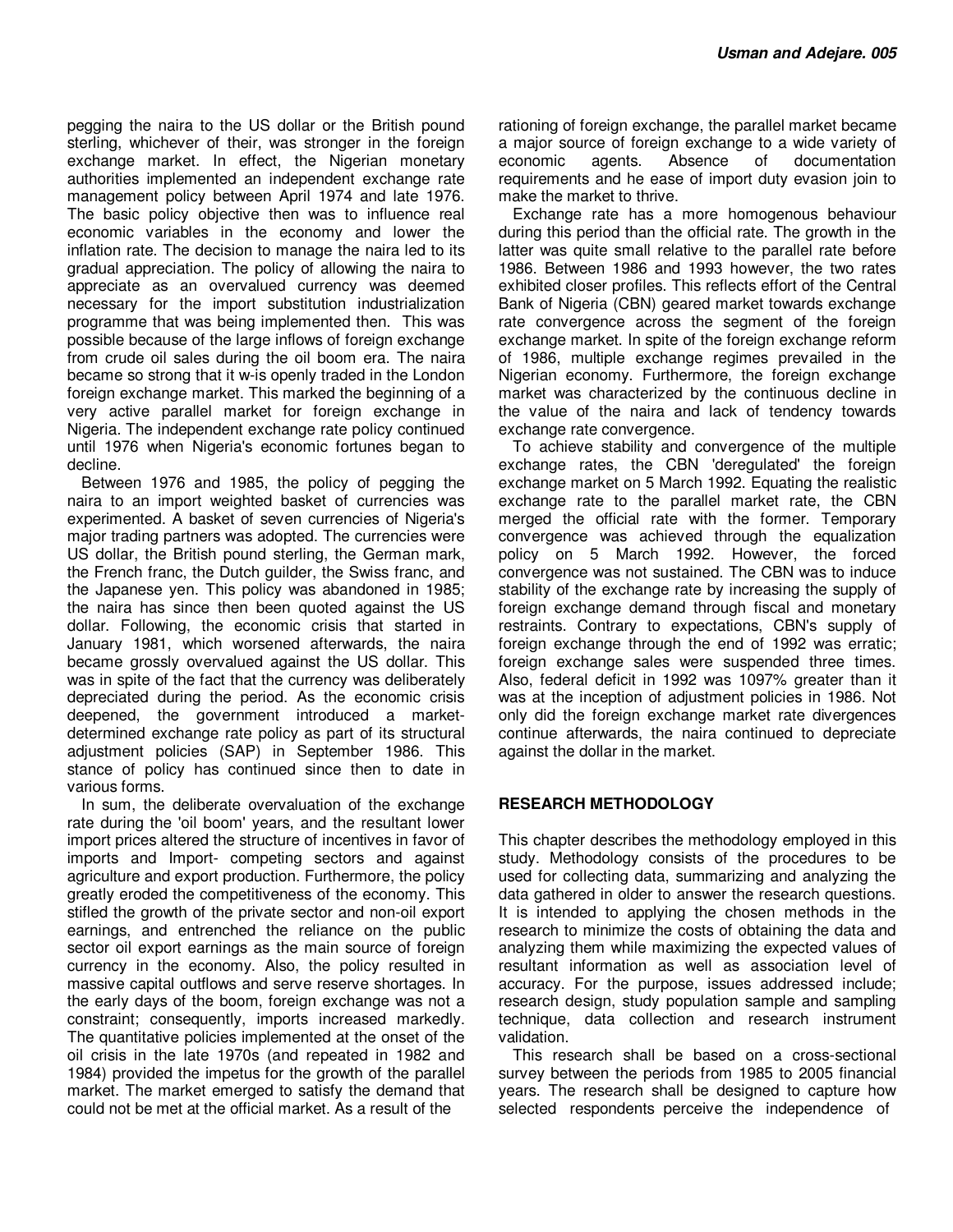auditors in Nigeria. A pilot study shall be conducted using eighty-four samples of questionnaires. This was to ensure the relevancy of the data gathering instrument.

### **Method of Data Collection**

Method employed in Carrying out this research work was by secondary data. Secondary data is the name given to data that has been used for some purpose other than that for which they were originally collected. Secondary data generally used when the term manpower resource necessary for survey arc not available and of course the relevant information required. My secondary data were gotten from different sources e.g. CBN Statistical Bulletin 2005 and Nigeria Bureau of Statistics.

### **Sample Size**

The duration of my research was basically from 1985- 2005 which is in the range of 20yrs. This duration was used because it is detailed enough to give a good result and analysis.

### **Data Analysis Techniques**

The analysis was carried out in two forms and they are regression analysis and correlation. Regression analysis includes many techniques for modeling and analyzing several variables, when the focus is on the relationship between a dependent variable and one or more independent variables.

Regression models in the following variables:

The unknown parameters denoted as P: this may be a scalar or a vector.

The independent variable X

The dependent variable Y

In various fields of application, different terminologies are used in place of dependent and independent variables

A regression model relates V to a function of X and β  $Y = U(X, \beta)$ 

#### **Model Specification**

Nigeria economy is measured using GDP GDP of WPI, PCI, EXR, NEX + Error term

#### **Model A**

 $GDP = U$  (WPI, PCL, EXR, NEX)

 $GDP = aO1oq + a$  Log WPI + a 21 $oqPCH - a31oqEXR +$ a 41ogNEX+Ut Where:  $a =$  alpha  $Ut = error term$ GDP = Gross Domestic Product a proxy for economic growth WPI = World Price index PCI = Per Capita I: come: GDP/POPULATION EXR = Exchange Rate: (NAIRA TO US DOLLAR) NEX = Net Export: (CURRENT EXPORT - CURRENT IMPORT)

### **Model B**

Real growth on manufacturing sector and manufactured products<br>RG

RG = βo + βllogCP[+β21ogEXR+ β31ogGDP+p41ogNEX+Ut Where:  $β = beta$ Ut Error term  $HG = (60 - 64)$  = Real Growth (total investment on manufactured product) CPI Consumer Price Index a proxy for inflation.  $NEX = Net Export$ EXR – Exchange Rate GDP = Gross Domestic Product

#### **Presentation and Analysis of Data**

This chapter will be used in analyzing and presentation of data collected from different reliable source like CBN Statistics Bulletin 1999, 2005. Nigeria Bureau of Statistics. This was done so as to determine the effect of foreign exchange on industrial growth in Nigeria from the period of 1985 to 2005.

According to the research question, to what extent does foreign exchange and real growth and after getting the results or answers to these questions, we can now decide if this research has affected Nigeria economy positively or negatively during the periods in which the data are used for the research.

The following tables below are actually gotten from different sources but they are answers to these research questions.

#### **RESULT PRESENTATION AND DISCUSSION**

The estimated model used observations for the periods 1985 - 2005 (21 years).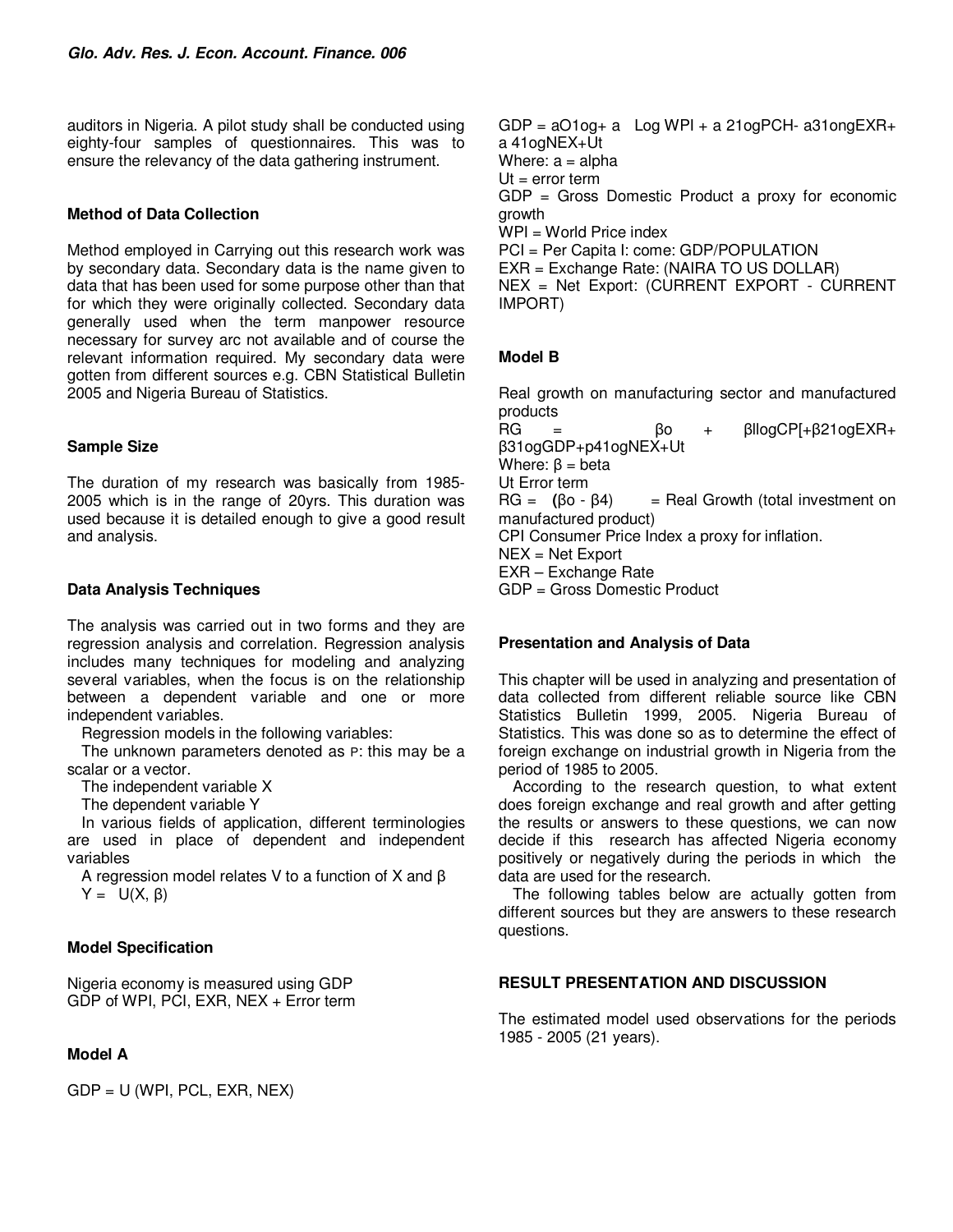| Variable    | <b>Coefficient</b> | t-statistics | Significant | Alpha<br>coefficient | $R^2 = 0.682$         |
|-------------|--------------------|--------------|-------------|----------------------|-----------------------|
| Constant    | 43884.261          | 0.342        | 0.732       |                      | Adi                   |
| <b>IEXR</b> | 658.085            | 0.794        | 0.439       | 0.222                | R <sub>2</sub> -0.682 |
| <b>PCI</b>  | 128925.53          | 1.514        | 0.150       | 0.245'               | IS.E-83465            |
| <b>WPI</b>  | 22.209             | 2.065        | 0.055       | 0.569                | <b>F.Stat-8.59</b>    |
| <b>NEX</b>  | 0.46               | 0.484        | 0.635       | 0.074                |                       |

**Table 1** Effect of Foreign Exchange, World Price Index, per Capital Income, Net Export on GDP as proxy for Nigeria economy.

Dv = 215408.856

**Table 2** Effect of Consumer Price Index, Exchange Rate, Net Export, Gross Domestic Product on Real Growth

| Variable                        | Coefficient             | t-statistics                | Significant             | Ainha<br>coefficient    | R2 <sub>=</sub> n7RQ                        |
|---------------------------------|-------------------------|-----------------------------|-------------------------|-------------------------|---------------------------------------------|
| Constant<br><b>EXR</b>          | 1090.076<br>0.085       | 1.650<br>0.300              | 0.119<br>0.768          | 0.084                   | Adi<br>$R^2 = 0.698$                        |
| Rvi<br><b>WPI</b><br><b>NEX</b> | 22,806<br>0.00<br>0.003 | Z2.465<br>$-0.265$<br>1.041 | 0.025<br>0.794<br>0.313 | 0.624<br>0.037<br>0.218 | $S.E = 897.31$<br>524<br>F'.Stat-12.5<br>69 |

Dv = 215408.856

#### **Data Analysis: February 2012**

Table 1 shows the result of the effect of EXR, PCI, WPI and NEX on Nigeria economy.

It could be seen that there is a positive relationship between all the variable rates and the Gross Domestic Product (GDP) which means as all the rate increases, there is also an increase in the economic growth. As the countries Exchange rate (EXR) increases by 658.085 there is also an increase in the economic growth. The coefficient growth rate which means for every N1 increase in exchange rate there is almost 6% increase in Gross Domestic Product. The t-statistics indicates that Exchange Rate is 0.439 significant levels to the model. The coefficient of 128925.53 for Per Capita Income (PCI) rate shows that an increase in causes increase Per Capita Income in economic growth rate (PCI) rate shows that an increase in causes increase Per Capital Income in economic growth rate (GDP). This signifies for every  $\frac{141}{12}$ increase in Per Capital Income, there would be almost 12.8% increase in Gross Domestic Product. The tstatistics shows that Per Capital Income is 0.150 significant levels to the model. Increase in World Price Index (WPI) causes increase in economic growth (GDP). From the diagram, World Price Index rate coefficient of 22.209 shows an increase in economics growth. This implies that every N1 increase in World Price index rate causes increase in Gross Domestic Product by approximately 2% the model is 0.055 significant levels to the economic growth. The coefficient indicates that the explanatory variables that were used in this model accounted for 20.8% changes in the Gross Domestic

Prod act of the country. This means that though the selected explanatory variables arc relevant there are still other variables that would account for changes in the economic growth that are not considered in the model. The standard error of the model is high in relative tern s While the validity test, F-statistics indicates that the model is statistically significant to the study and that there is relatively little auto-correction in the model. The coefficient of determination,  $R^2$ , indicates that the explanatory variables that were used in this model accounted for 68% changes in the Gross Domestic Product of the country. This means that the selected explanatory variables in the model are relevant for the stability in the economic growth.

Table 2 shows the effect and relationship between CPI, EXR, NEX and GDP on real Growth. Consumer Price Index has an increasing relationship with Real Growth. CPI has the coefficient value of 0.085, which stands for every  $\frac{1}{2}$  increase in Consumer Price index there is 0.08% increase on Real Growth. The t-statistics indicate that 0.768 significant level to the model. The coefficient of 22.806 for Exchange rate signifies for every  $H1$  increase in Exchange Rate there would be 2% increase on Real Growth. The t-statistics shows 0.025 significant to the model. The coefficient of 0.00 shows that Net Export is has no relationship or effects on the real growth during these periods. From the diagram, Gross Domestic  $\mathbb{H}^1$ increase in Gross Domestic Product causes increase on Real Growth by 0.3%, F-statistics indicates that the model is statistically significant to the study and that there is a feasible relationship with the selected variables and Real Growth.